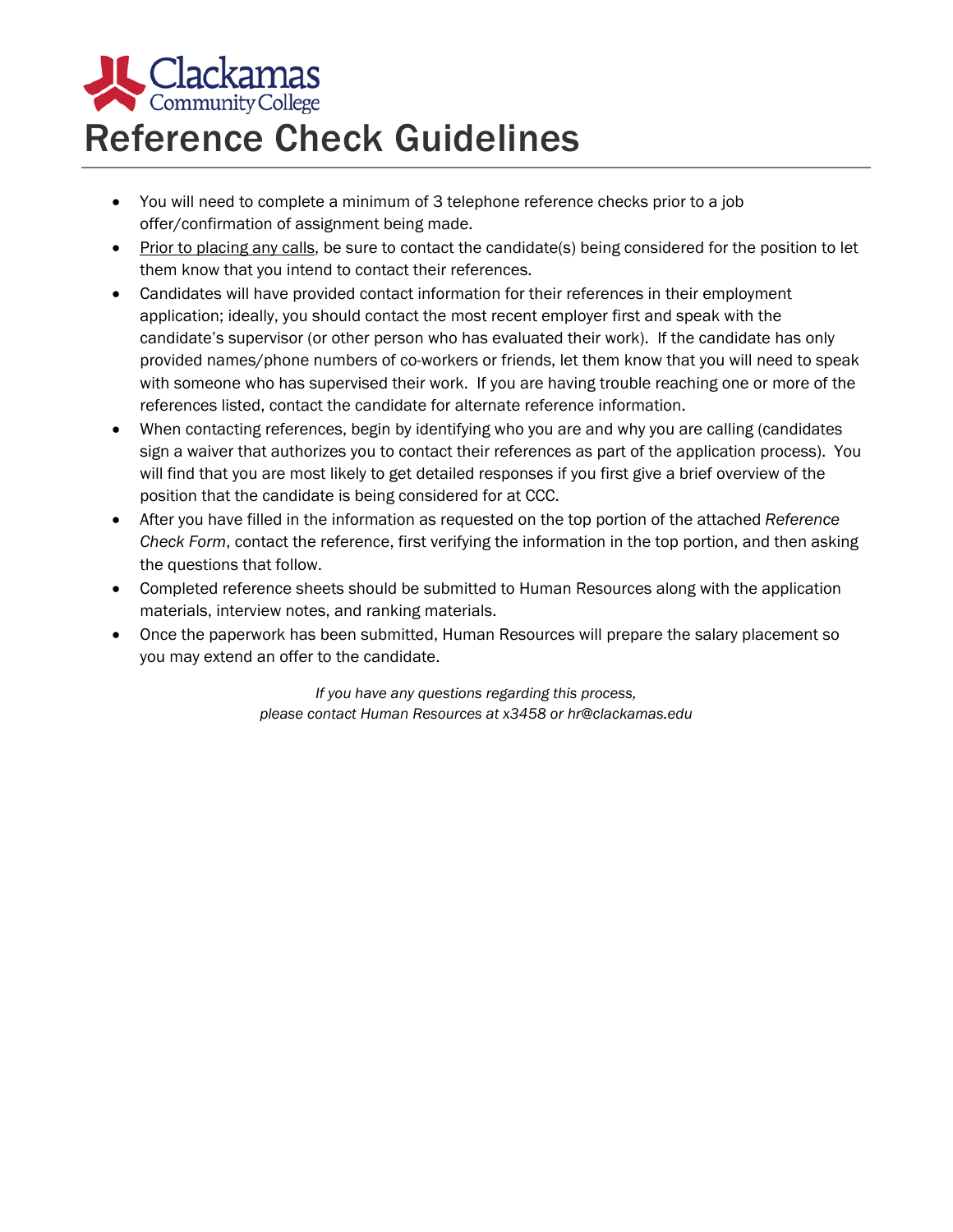

JOB TITLE AND BULLETIN NUMBER:

DEPARTMENT:

PLEASE ATTACH SUPPLEMENTAL NOTES AND QUESTIONS ASKED OF THIS REFERENCE.

## **REFERENCE**

| 2. |                                                                                                                                                                                                                                                                                                                                                         |
|----|---------------------------------------------------------------------------------------------------------------------------------------------------------------------------------------------------------------------------------------------------------------------------------------------------------------------------------------------------------|
| З. |                                                                                                                                                                                                                                                                                                                                                         |
| 4. | How would you characterize this person's weaknesses? Learning and the state of the state of the state of the state of the state of the state of the state of the state of the state of the state of the state of the state of                                                                                                                           |
| 5. | <u> 1989 - Johann Stoff, deutscher Stoffen und der Stoffen und der Stoffen und der Stoffen und der Stoffen und de</u><br>What courses has this instructor taught? Department of the control of the control of the control of the control of the control of the control of the control of the control of the control of the control of the control of th |
| 6. |                                                                                                                                                                                                                                                                                                                                                         |
| 7. | How effective was the candidate in the classroom (classroom management, student engagement, student<br>success)?                                                                                                                                                                                                                                        |
| 8. | What kind of general impression did the candidate make on supervisors, peers, and subordinates?                                                                                                                                                                                                                                                         |
| 9. |                                                                                                                                                                                                                                                                                                                                                         |
|    | 10. This person is applying to teach __________________. Does this candidate have the skills and experience to                                                                                                                                                                                                                                          |
|    | teach in this area? □ Yes □ No If no, why not?<br><u> 1989 - Johann John Stein, markin fyrstu og fyrstu og fyrir og fyrir og fyrir og fyrir og fyrir og fyrir og f</u>                                                                                                                                                                                  |
|    | 11. Overall, do you feel this candidate successfully performed assigned duties? Please describe:                                                                                                                                                                                                                                                        |
|    | 12. Did the candidate experience any major setbacks or disappointments? ____________________________                                                                                                                                                                                                                                                    |
|    |                                                                                                                                                                                                                                                                                                                                                         |